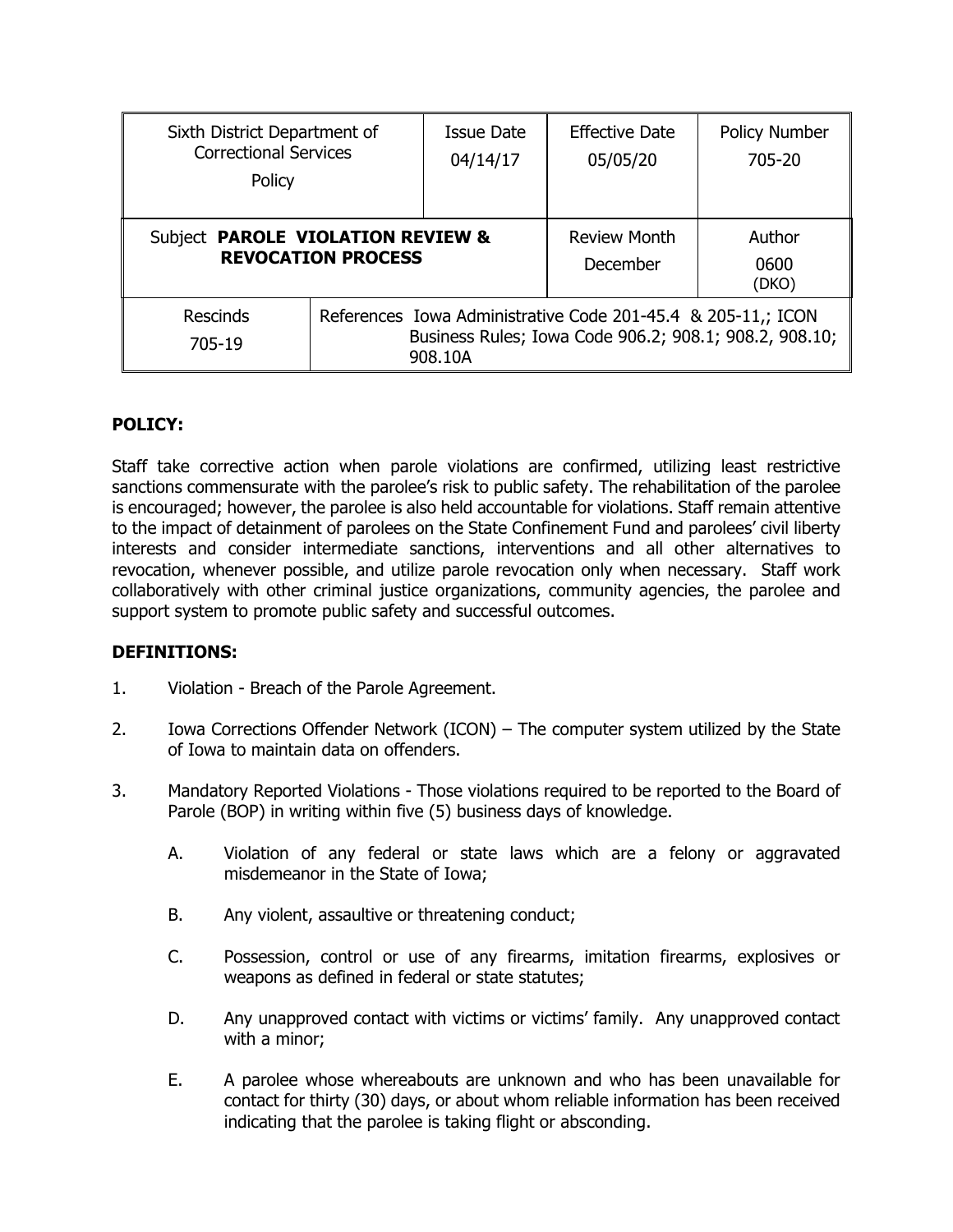# **POLICY 705-20 PAGE 2 OF 12**

## **DEFINITION:** (continued)

- 4. Parole Violation Review The reporting mechanism in ICON to begin building the record of violating behavior.
- 5. Parole Violation Review Request (Report Type in ICON) The type of action the supervising officer is requesting in response to the violation(s).

Refer to the ICON Help link on the Parole Violation Review and Parole Revocation Hearing Scheduling screens for step-by-step instructions for various report types.

Report types are as follows:

- A. Report of Information (ROI)
	- 1.) Delay Action (Hearing not scheduled at this time)
	- 2.) Placement in Residential Facility
	- 3.) Probable Cause Hearing (Interstate Compact parole cases)
	- 4.) Reinstatement Order (No hearing scheduled)
	- 5.) Voluntary Termination
	- 6.) No Hearing Requested
- B. Report of Violation (ROV)
	- 1) Automatic Revocation (No hearing scheduled)
	- 2) Disposition Hearing with New Violations
	- 3) Revocation Hearing
- 6. Administrative Parole Judge (APJ) The Administrative Law Judge who presides over a parole revocation hearing.

## **PROCEDURE:**

- 1. Case Review:
	- A. In order to determine the parolee's current risk level, the officer updates required assessments as necessary.
	- B. The officer and supervisor/designee review the case to make evidence-based, informed decisions regarding the proper response to the violations and the need for detention. The following is considered in determining a course of action:
		- 1) Risk Factors The officer assesses the immediacy of the risk posed by the parolee (as assessed by Iowa Risk-Revised, Level of Supervision, Violence and Victimization Scores, and Dynamic Risk Assessment for Offender Reentry). The primary consideration is protection of the community and victim access.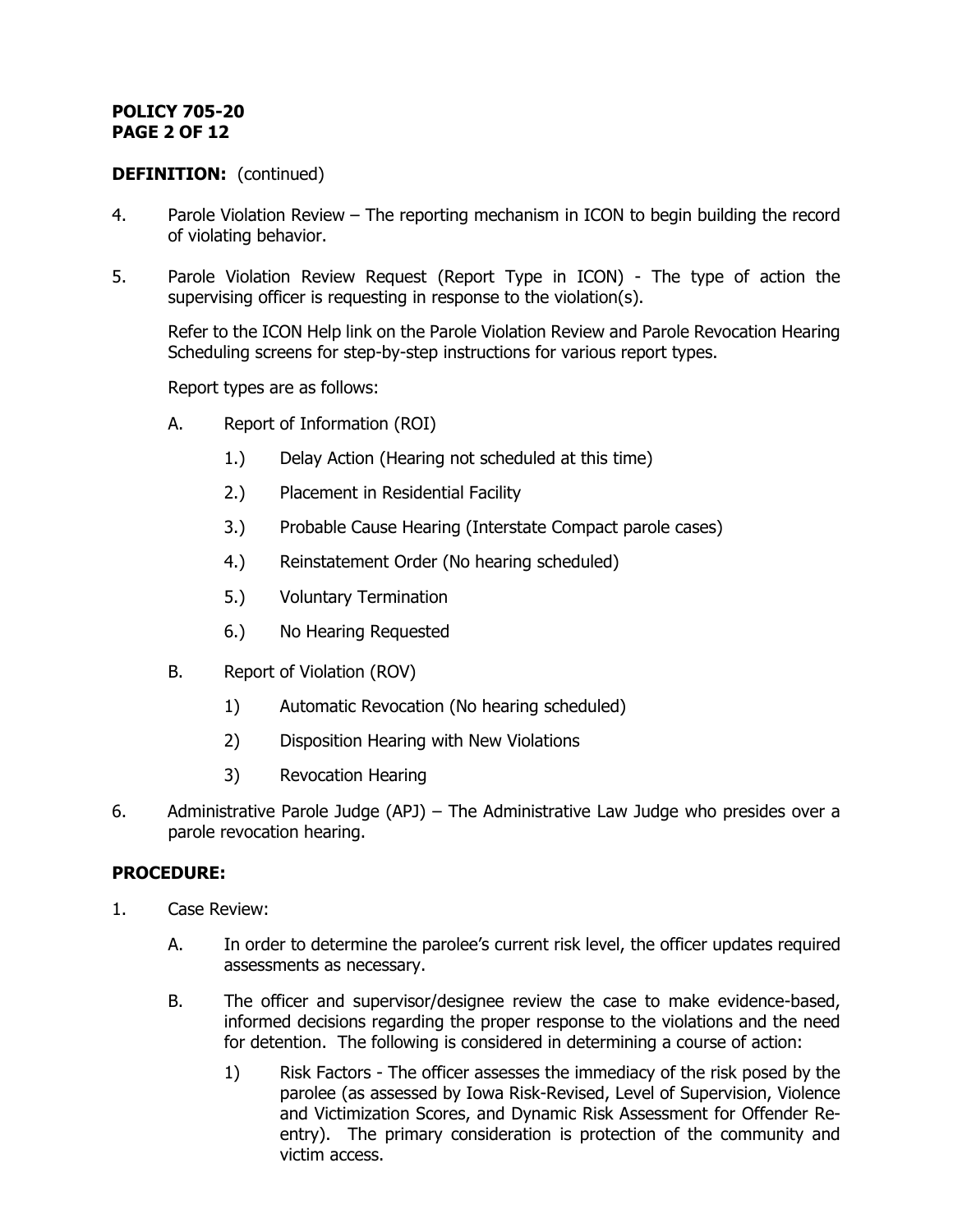# **POLICY 705-20 PAGE 3 OF 12**

- 2) Needs The identified needs of the parolee and the methods the needs are being addressed.
- 3) Nature of Violation(s) The violation is willful, blatant and recurring or the parolee is refusing to abide by non-negotiable terms of the parole agreement. The emphasis is on the relationship of the current violation(s) to the nature of the parolee's original offense.
- 4) Manageability in the Community Consider the parolee as a whole based on many factors such as progress on supervision, cooperative attitude, and immediate risk to the community that cannot be mitigated by higher levels of interventions or increased monitoring such as electronic monitoring, curfews, treatment, etc. Continued supervision in the community may be warranted when there is evidence the parolee may be safely managed with additional services and does not pose a substantial or immediate risk to the community at this time.
- 5) Protective Factors Consider those factors known to reduce or mitigate risk to the community. Some examples of protective factors to consider may be: meaningful employment, prosocial support systems, appropriate housing, pro-social attitude, and other stability factors.
- 6) Mandatory Reportable Offenses The violation is one of the mandatory reportable offenses as defined above.
- 2. Informal/Intermediate Responses to Violations:
	- A. Based on the case review, the officer, in consult with the supervisor/designee, may opt to utilize informal or intermediate sanctions for parolee misconduct that is not required to be reported to the BOP.
	- B. The intermediate sanctions fit the severity of the violations as well as other relevant, evidence-based factors and are documented in ICON Field Rule Violation Incidents, Generic Notes, and the case plan, if applicable.
- 3. Types of Informal/Intermediate parole violation responses:
	- A. No Report (the officer is not reporting violations to the BOP, no hearing and no confinement):
		- 1) This option is used when there is a plan to address the violations informally and with local intermediate sanctions.
		- 2) Parole Violation Complaint, also known as a Preliminary Parole Violation Information (PPVI) is not filed.
		- 3) The parolee is not placed into custody.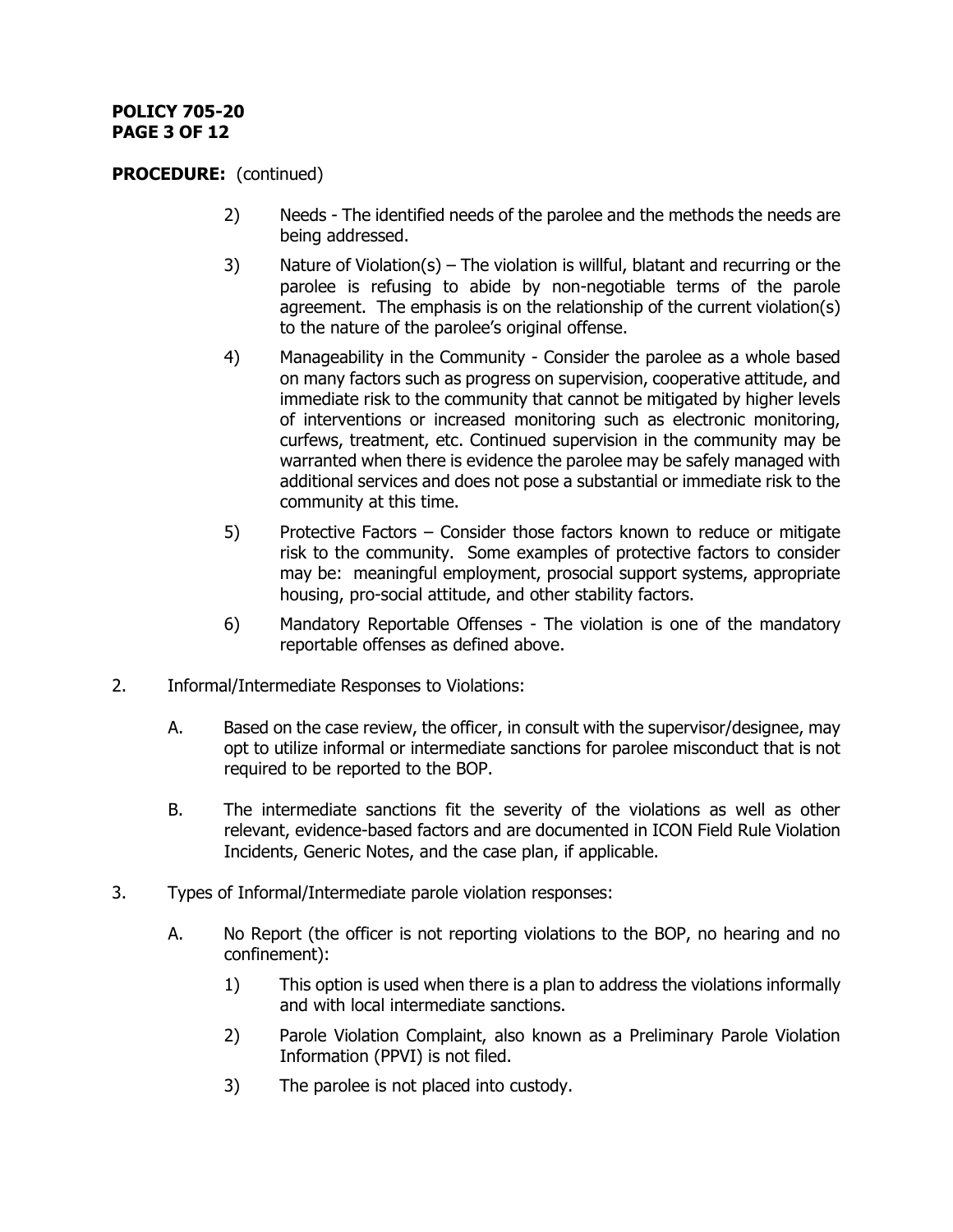# **POLICY 705-20 PAGE 4 OF 12**

- B. Report of Information (the officer is informally reporting the violations to the BOP, but not requesting a hearing or confinement):
	- 1) The officer selects Delay Action as the request; the report type then defaults to Report of Information.
	- 2) Parole Violation Complaint/PPVI is not filed.
	- 3) The officer's justification for this recommendation is noted in the recommendation comments of the Parole Violation Review Request Report of Information.
	- 4) The parolee's response to the alleged violations is noted in the Parole Violation Review Request  $\triangleright$  Report of Information.
	- 5) Upon supervisory/designee approval, the Parole Violation Review Request ▶ Report of Information is submitted in ICON. The BOP does not routinely review this report type, but the report is accessible by the BOP once it is submitted in ICON.
	- 6) If the parolee adequately complies with the intermediate sanctions, the report type is updated with the request type of No Hearing Requested to complete the Parole Violation Review record in ICON.
	- 7) If the parolee does not comply with intermediate sanctions, this report type is updated to a Report of Violation and proceeds to a formal parole revocation response.
- C. Voluntary Placement in Residential (the parolee has a housing or stability need and could benefit from the immediate structure of residential):
	- 1) Parole Violation Complaint/PPVI is not filed.
	- 2) When the officer wishes to request residential placement as an added condition of parole, the officer first confirms that the specified facility accepts the parolee.
	- 3) The officer selects Placement in Residential Facility as the request; the report type then defaults to Report of Information.
	- 4) The recommendation is Add Residential Condition. The recommendation comments are brief, but provide enough pertinent information to justify the recommendation for placement.
	- 5) When the report is submitted upon supervisory/designee review, the officer schedules a hearing. The hearing is required as an administrative measure to protect the civil liberty interests of the parolee.
	- 6) In the event of an emergency voluntary placement, the hearing is scheduled the next available business day. It may be necessary to contact the BOP's Liaison Officer for additional hearing options.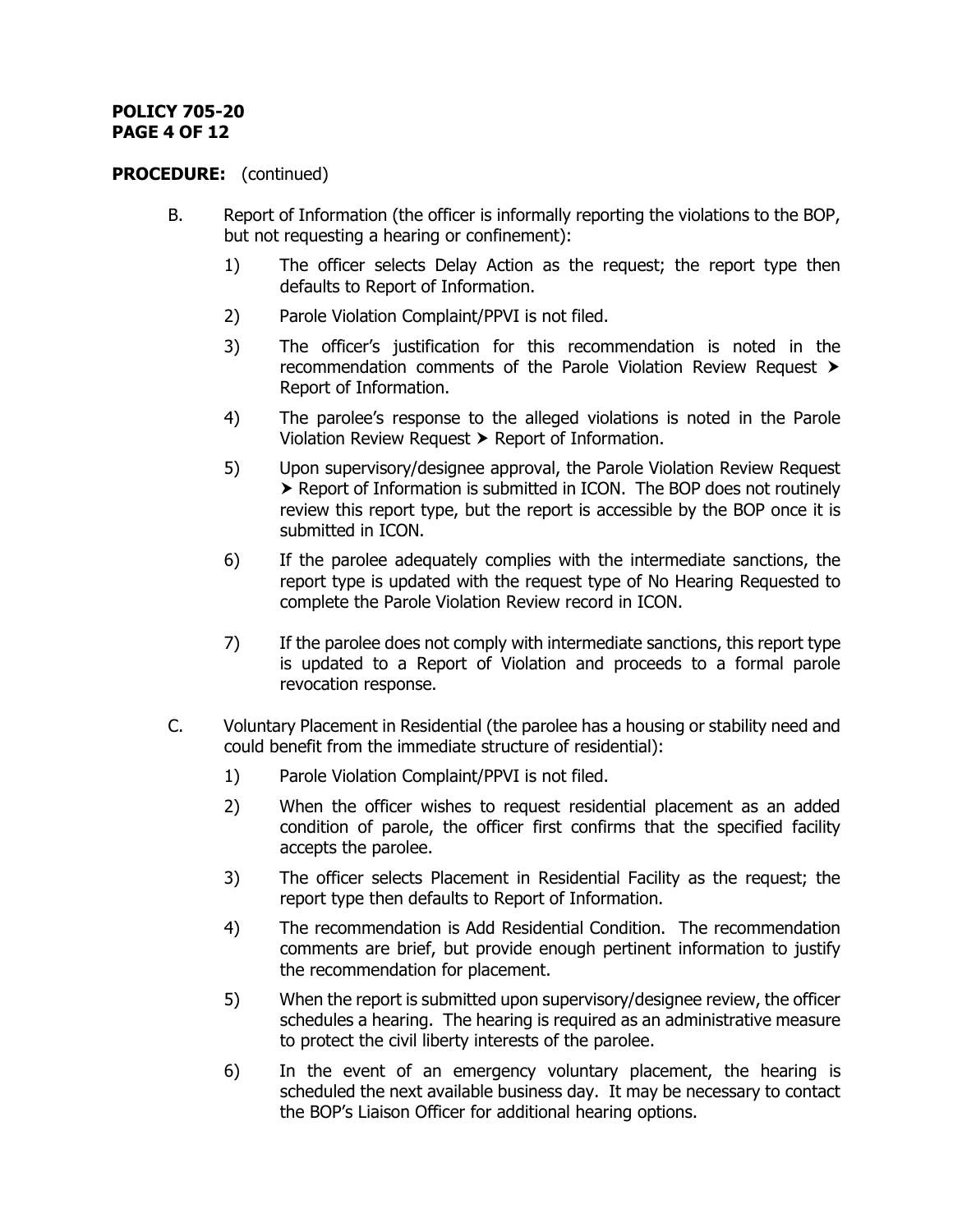# **POLICY 705-20 PAGE 5 OF 12**

- 4. Formal Parole Violation Responses:
	- A. A parole revocation hearing before the BOP APJ is necessary when it is deemed the parolee's violating behavior is significant or is a mandatory reportable offense. All such violations are submitted to the BOP via a Parole Violation  $\triangleright$  Review Report of Violation within five (5) business days of knowledge of the violations.
	- B. Violations of the parole agreement are entered in ICON. Field Rule Violation Incidents are entered manually via the Field Rule Violation Incident screen in ICON or generate automatically as related events are recorded in ICON. Rules and behavior codes are added to the Field Rule Violation Incidents prior to adding the Parole Violation Review > Report of Violation.
	- C. The Parole Violation Review  $\triangleright$  Report of Violation is generated in ICON. The officer selects the report type and includes the recommendation for disposition.
	- D. The Report of Violation report types requires the filing a Parole Violation Complaint/PPVI (705B). The Parole Violation Complaint/PPVI is generated in ICON (or is scanned into ICON).
	- E. A Parole Violation Complaint/PPVI must be filed in order to schedule and conduct a revocation hearing, as this transfers the jurisdiction to the BOP. In all cases involving the filing of a Parole Violation Complaint/PPVI, the officer ensures the parolee has an initial appearance and an opportunity to request counsel before a judge, an associate judge, or magistrate without unnecessary delay.
	- F. It is not mandatory to recommend a warrant with bond or detention on a Parole Violation Complaint/PPVI. Bond or detention recommendations are based on case review factors noted above. No bond holds are reserved for serious safety and/or manageability concerns. The officer's options for recommendations are release with supervision, schedule an initial appearance or setting a bond. If it is determined that custody is not necessary, the officer may opt for the parolee to report for an out of custody initial appearance. This requires the officer to coordinate the initial appearance with the Clerk of Court and the Court Administrator's office.
	- G. The Parole Violation Review Request is submitted within five (5) business days of the filing of the Parole Violation Complaint/PPVI.
	- H. Whenever a parolee is in custody, the supervision modifier is updated to reflect the proper status (new charges, technical hold, or other) in the Supervision Status Information screen.
	- I. If a parolee is held solely on the parole violation as a technical status, the officer conducts the parole revocation hearing within fourteen (14) calendar days, whenever possible. It may be necessary to contact the BOP's Liaison Officer for additional hearing options.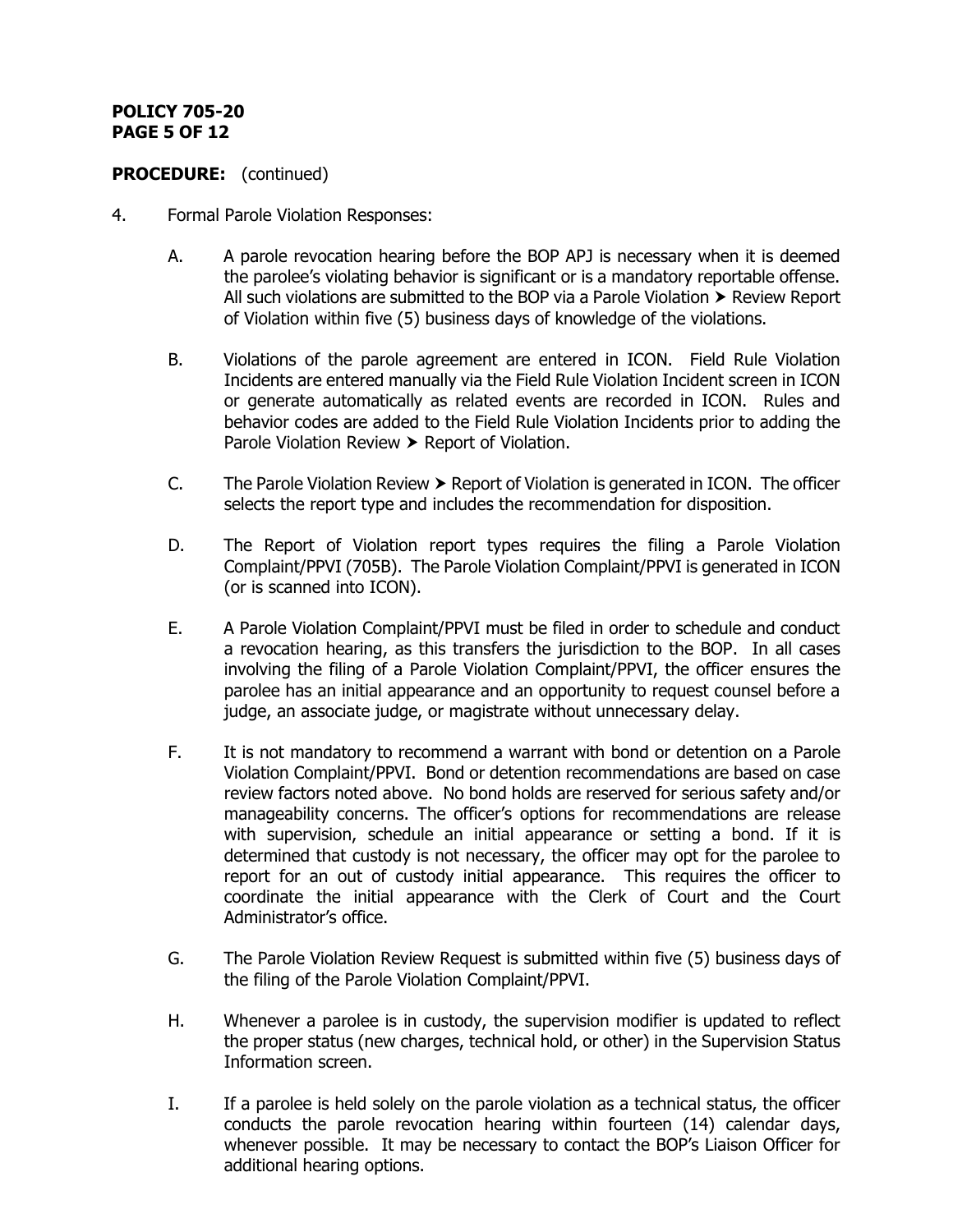# **POLICY 705-20 PAGE 6 OF 12**

- J. Types of Formal Parole Violation Responses:
	- 1) Absconded (the parolee has kept whereabouts unknown and has been unavailable for contact for thirty (30) days or reliable information indicates flight is being taken):
		- a. Upon receipt of information that a parolee has absconded from supervision, a Parole Violation Complaint/PPVI and proposed bench warrant are immediately presented to a judge, an associate judge, or magistrate.
		- b. A Parole Violation Review Report is submitted in ICON within five (5) business days of the date the Parole Violation Complaint/PPVI is filed. The officer selects Delay Action as the request; the report type then defaults to Report of Information.
		- c. Files are retained until the parolee is apprehended and there is final closure.
		- d. After apprehension of an absconded parolee, the Parole Violation Review Report is updated and the parole revocation hearing is conducted within fourteen (14) calendar days of the jail start date (the date the parolee is returned to the original jurisdiction where the warrant was filed), whenever possible.
		- e. If a parolee is apprehended after the discharge date and has time loss available, then **the hearing is scheduled as soon after apprehension as practicable.** It may be necessary to contact the Board of Parole's Liaison Officer for additional hearing options.
	- 2) In Custody Hearings (the parolee is being held in custody on new charges and/or technical violations pending revocation hearing):
		- a. When the report is the result of a parolee's new charges, the officer may select Delay Action as the report type and withhold recommendation until disposition of the new charges.
		- b. If, at any time, a parolee is being held solely on the parole violation (defined as whenever the "in jail" modifier is entered as a technical status) and the State Confinement Fund is being charged, the officer schedules the parole revocation hearing.
		- c. It is the general expectation to conduct the hearing within fourteen (14) calendar days of the arrest.
		- d. Hearings can be scheduled prior to the resolution of charges.
		- e. If the new charges are not resolved at the time of the parole revocation hearing, the officer prepares to prove the violations at the hearing and/or to move forward with the hearing on other violations that merit a recommendation for revocation.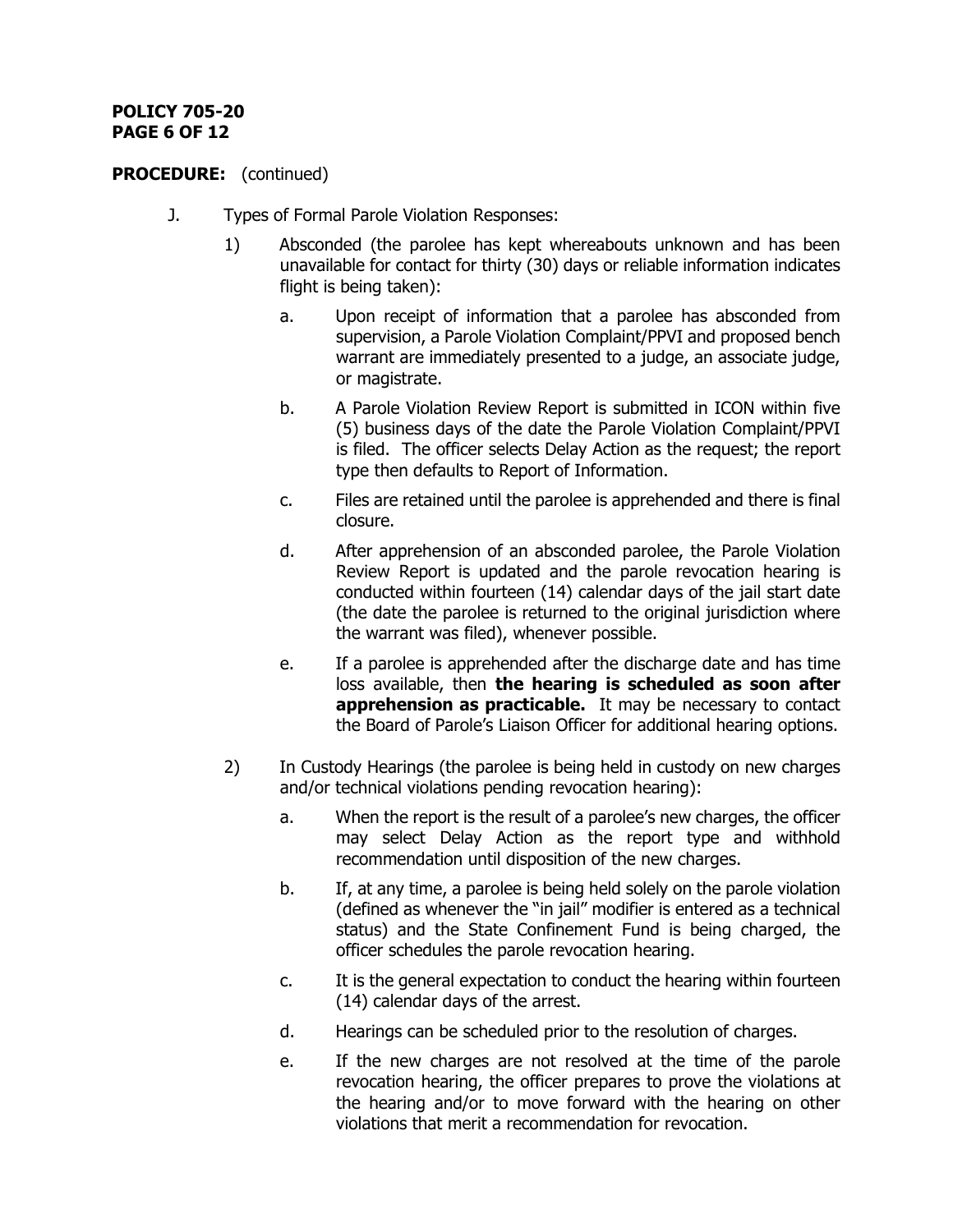## **POLICY 705-20 PAGE 7 OF 12**

- f. The officer monitors the status of pending charges relative to a parolee's discharge date. **Whenever possible, a revocation hearing is scheduled prior to the discharge date. If a parolee is arrested on a PPVI and held in custody for any length of time, a hearing is held. It is not acceptable to withdraw the PPVI without consulting the BOP Liaison Officer.**
- 3) Automatic Revocation (a parolee is convicted and sentenced to a state correctional institution in Iowa for a felony or aggravated misdemeanor committed while on parole, or is convicted and sentenced to incarceration in a state correctional institution or Federal facility under the laws of any other state of the United States or a foreign government or country for an offense committed while on parole and which if committed in Iowa is a felony or aggravated misdemeanor, the parole is deemed revoked as of the date of the commission of the offense):
	- a. If a Delayed Action report type was initially submitted, the officer updates the Parole Violation Review Report upon final disposition of charges and selects Automatic Revocation as the request and recommendation.
	- b. The file-stamped sentence order and trial information for the new charges are scanned into Parole Violation Review Attachments.
	- c. There is no revocation hearing. The Board of Parole issues an order of revocation accordingly.
	- d. If a Parole Violation Complaint/PPVI was filed, the parole officer files the revocation order with the Clerk of Court to close the court file and ensure any outstanding warrants are quashed.
- 4) Out of Custody Hearing (reporting the violation(s) to the BOP with a hearing request, but no confinement pending hearing):
	- a. This occurs when a parolee bonds out or is released from custody pending the parole revocation hearing.
	- b. This may also occur when the violating behavior was significant or was a mandatory reportable violation and thus a hearing is required; however, the officer determined that the parolee can be safely managed in the community pending the hearing and the recommendation is not revocation.
	- c. Any time there is an out of custody hearing, the officer makes arrangements to have appropriate staff ready to take the parolee into custody if remanded by the presiding APJ.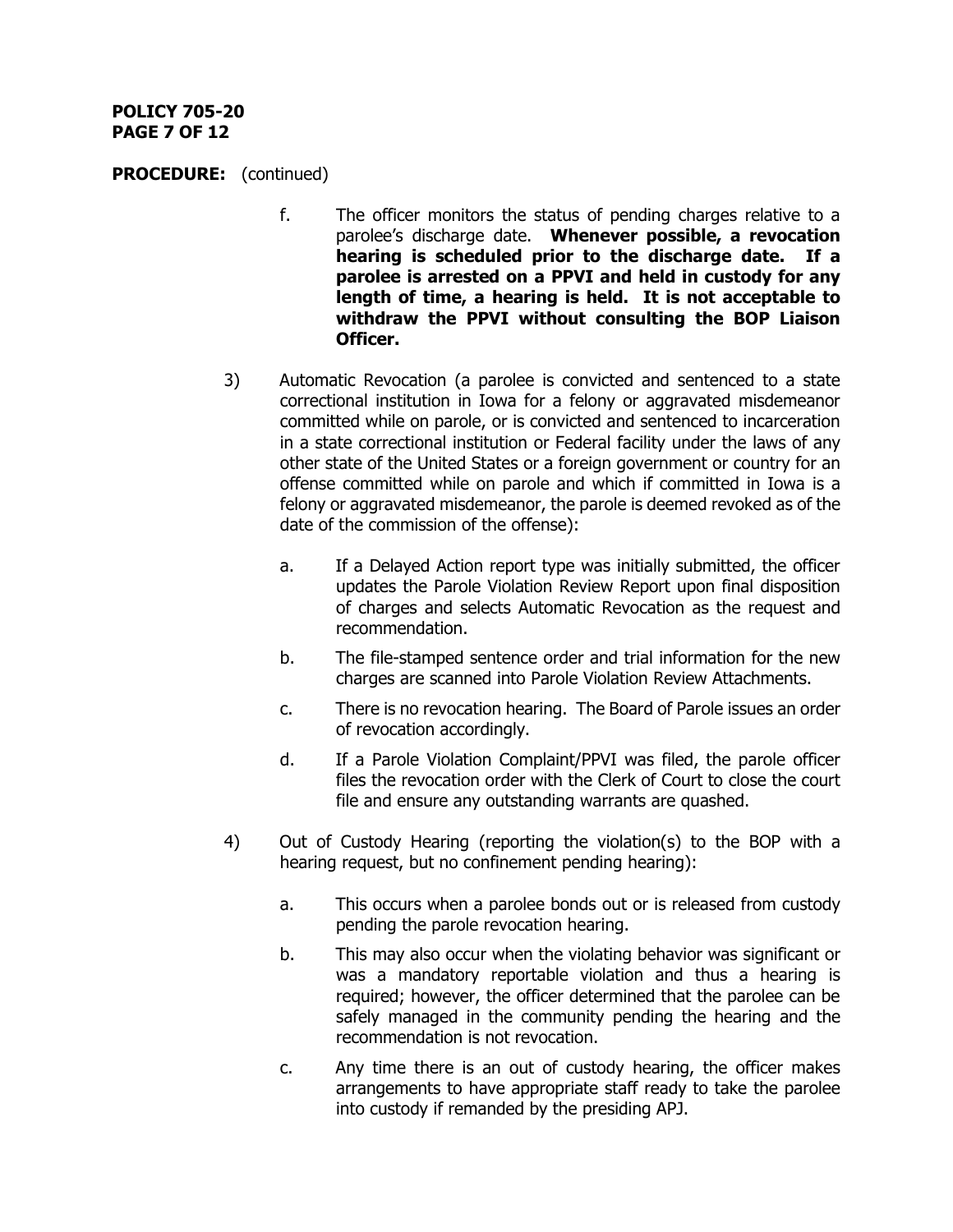# **POLICY 705-20 PAGE 8 OF 12**

- 5) Disposition Hearing with New Violations (the parolee had a prior hearing resulting in a continued disposition and the parolee committed new violations):
	- a. A new Parole Violation Review  $\triangleright$  Report of Violation is created with the new violation incidents.
	- b. A new Parole Violation Complaint/PPVI is filed; if it is determined that custody is necessary. Note: The out of custody hearing option is not used if it is determined the parolee cannot be safely managed in the community or when the recommendation is for revocation.
	- c. The officer includes prior Parole Violation Complaint/PPVI number(s) and new Parole Violation Complaint/PPVI number(s) in the Report of Violation.
	- d. Report request type is Disposition Hearing with New Violations. This allows for the prior hearing information to be included on the final order.
	- e. If the new violation is absconding, a Delay Action request is submitted and then updated to request type of Disposition Hearing with New Violations after the parolee is apprehended.
- 6) Reinstate Request (original hearing resulted in a continued disposition. Parolee has completed the requirements ordered at the prior hearing and no new violations have occurred and parole officer is requesting the parole status to be reinstated).
	- a. This request is only made if a prior hearing resulted in a continued disposition and is submitted prior to the parolee's discharge date. If the prior hearing resulted in a continued *hearing*, then the original report is scheduled for hearing.
	- b. A new Parole Violation Review Report is created with a request of Reinstatement Order. This allows the prior hearing information to be selected so it is included in the final reinstatement order.
	- c. The officer includes information regarding the parolee's supervision since the previous hearing and any other information that is relevant for the APJ to review before issuing the reinstatement order.
	- d. There is no hearing scheduled. The request is submitted and reviewed by the APJ.
- 5. Formal Violation Hearing Process and Procedure:
	- A. Following submission of the Parole Violation Review Report in ICON, the officer schedules the hearing by clicking Links to access the Parole Revocation Hearing Scheduling Screen.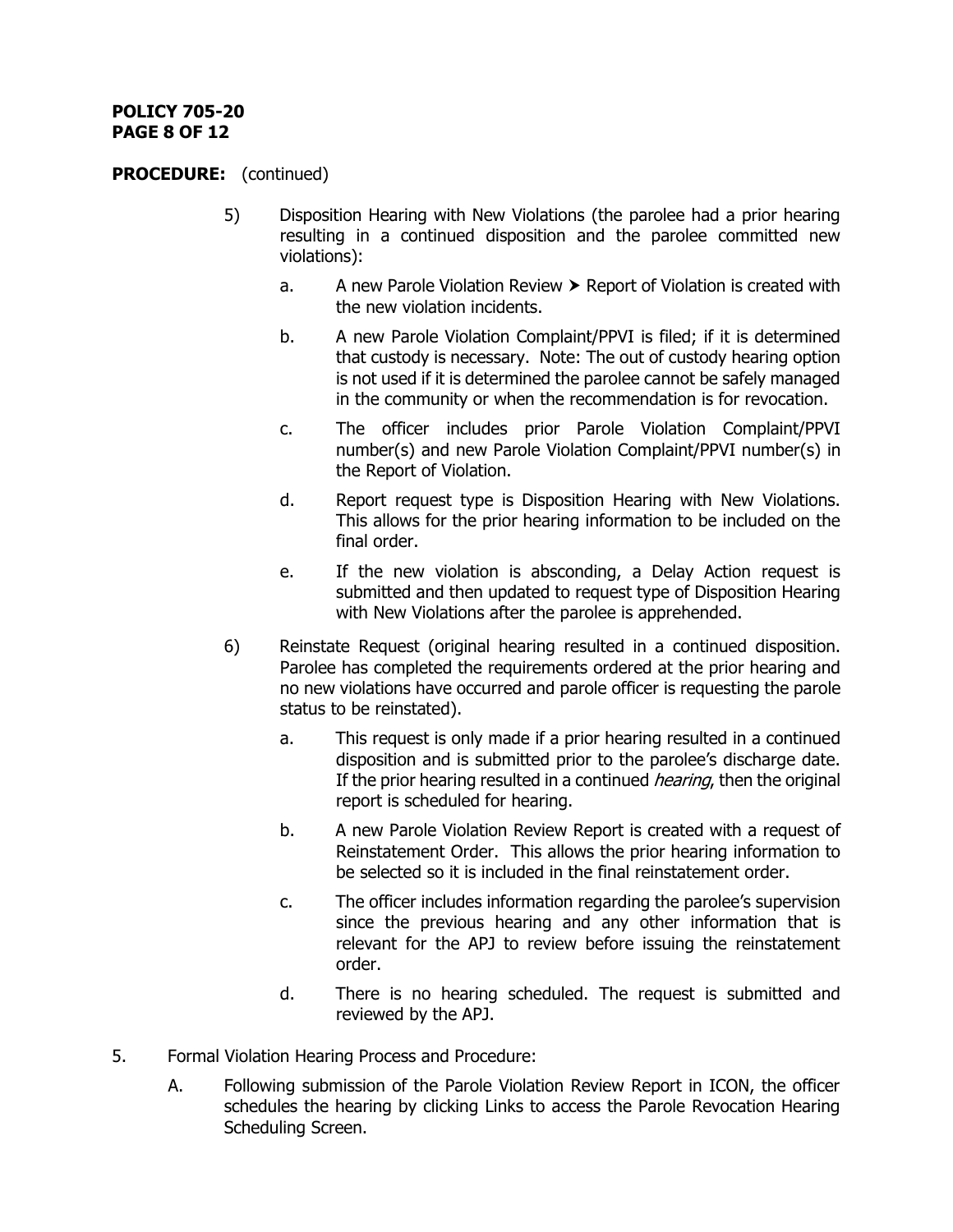# **POLICY 705-20 PAGE 9 OF 12**

- 1) If a hearing is already scheduled and the Parole Violation Review Report needs to be updated, the hearing must be removed from the scheduling screen just long enough to complete the update and then rescheduled after the completion of the update due to the seven (7) day notice requirement. If the hearing is within two (2) days, an ICON Master Trainer or supervisor must remove it from the scheduling screen.
- 2) The Notice of Parole Revocation Hearing (705C) is generated in ICON after scheduling the hearing.
- B. If the officer is considering a recommendation for treatment or revocation to work release, the treatment referral or work release screening occurs prior to the revocation hearing, whenever possible, as the Board of Parole's APJ needs to know the status of referrals at the time of the hearing. This process prevents denial of work release placements after the hearing and ultimately saves staff time and unnecessary parolee confinement. Parolees who have been revoked to work release are considered priority placements and are placed at the top of residential facility waiting lists.
- C. The revocation hearing is held in any county in the same judicial district in which the parolee had the initial appearance, or in the county from which the Parole Violation Complaint/PPVI and warrant for arrest was issued. If the parolee is being held in any other judicial district, a waiver of jurisdiction is required at the time of the hearing.
- D. The officer prepares for the revocation hearing and is responsible for:
	- 1) Scheduling location, security and control of the parole hearing;
	- 2) Preparing notice of hearing forms and serving the notice;
	- 3) Notifying the parolee's attorney of record of the hearing date, time, and place and of continuances;
	- 4) Notifying all necessary state witnesses of the hearing date, time and place and notifying the parolee or the parolee's attorney of requested witnesses;
	- 5) Processing any required subpoenas on behalf of the state;
	- 6) Ensuring all relevant evidence, state documents, forms, and materials are available at the hearing and were made available to the parolee or the parolee's attorney seven (7) days prior to the hearing unless designated confidential as defined in Administrative Code 205.
	- 7) Attending the hearing;
	- 8) Arranging security for post-hearing transfer of the parolee in the event incarceration is ordered.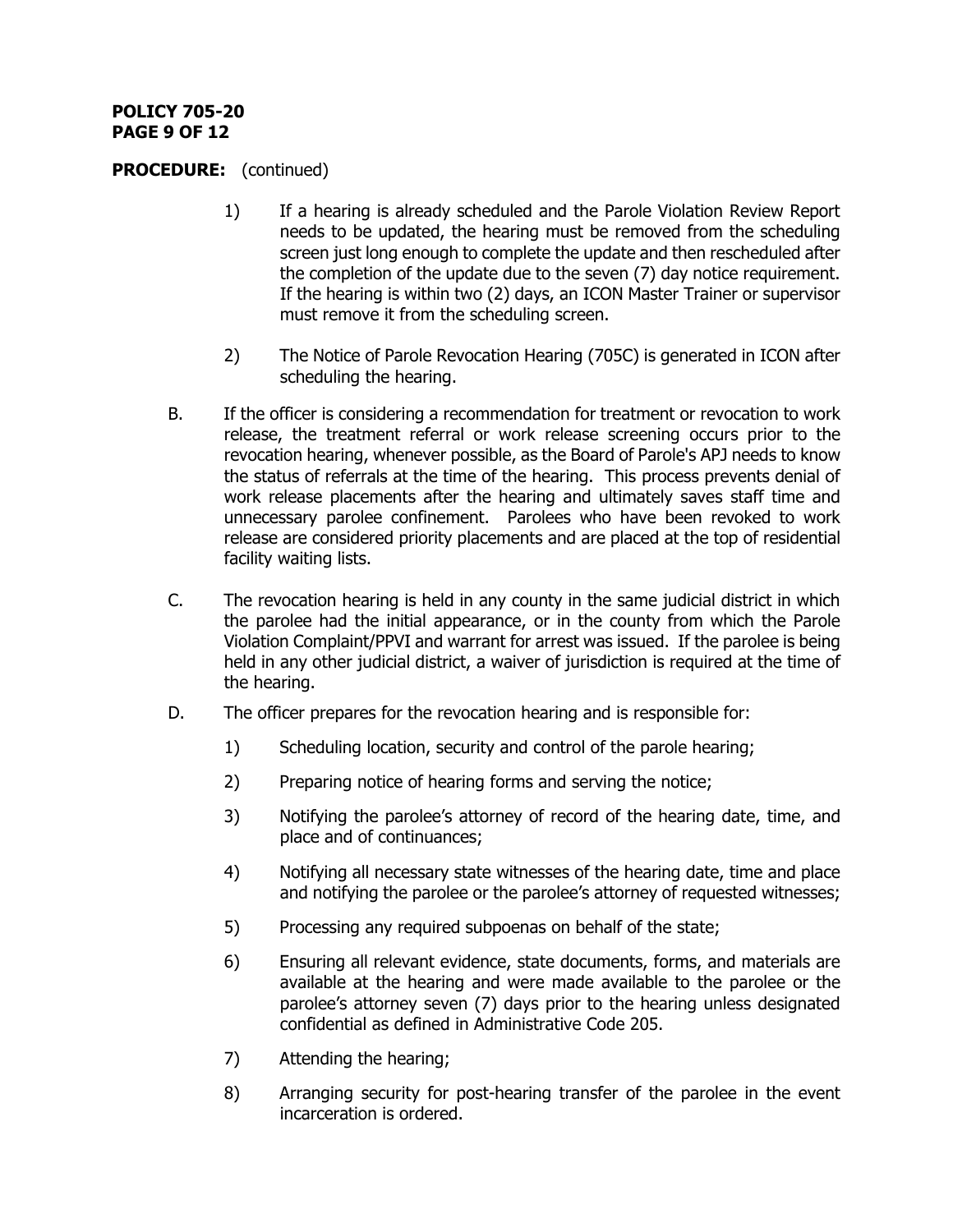# **POLICY 705-20 PAGE 10 OF 12**

- E. The parolee and the parolee's attorney is served the Notice of Parole Revocation Hearing which informs the parolee of the purpose of the parole revocation hearing and the rights to which the parolee is entitled along with the Parole Violation Review Report and the Waiver of Legal Counsel, Waiver of 7 Day Notice, Waiver of Personal Appearance (705D) at least seven (7) days prior to the parole revocation hearing unless the parolee waives the right to seven (7) days' advance notice.
	- 1) These forms are generated in ICON.
	- 2) Waivers and notice are confirmed on record at the time of hearing.
	- 3) Updates to the Parole Violation Review Report are also served on the parolee and attorney.
	- 4) A listing of attorneys is located in ICON under Maintenance-Legal People.
- F. Subpoenas may be requested by the parolee, the parolee's attorney, parole officer or Board of Parole staff.
	- 1) Subpoenas may be issued to require the attendance of witnesses or the production of documents at parole revocation hearings.
	- 2) If a Report of Violation is already submitted at the time of subpoena request, the officer updates the report by adding witnesses and resubmits the report so all parties are aware of the possibility of additional witnesses.
	- 3) Attorney or parolee requests for subpoenas are submitted to the officer to enter in ICON in the Parole Violation Review Witness section. The parole officer provides the necessary information to the BOP in order to process the request prior to the scheduled hearing.
	- 4) A declaration of support of the request is submitted with the subpoena by the requesting party which shows good cause for production of the documentary evidence and specifies precisely the evidence to be produced, relevance and materiality of the evidence to the hearing, and verification that the required witness has possession or control of the documentary evidence.
	- 5) Subpoenas are issued at the APJ's discretion. If there are questions regarding witness testimony, the Board of Parole may contact requesting parties to provide additional information. The BOP is not required to pay service fees, witness fees, or witness transportation expenses.
	- 6) Hearing is scheduled prior to requesting a subpoena.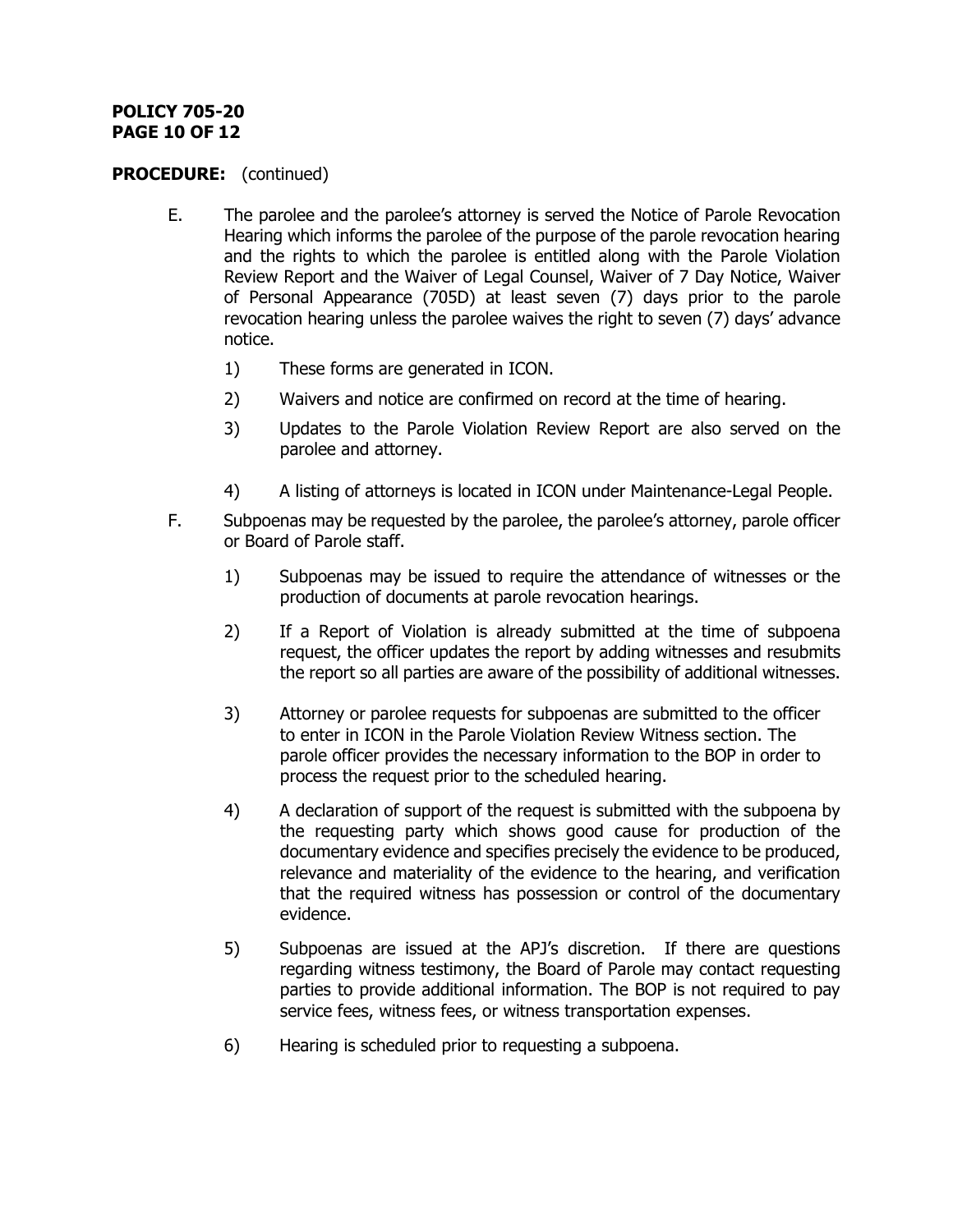## **POLICY 705-20 PAGE 11 OF 12**

- 7) If witnesses are subpoenaed for a hearing date that gets continued or rescheduled with APJ approval, new subpoenas are requested requiring attendance for the new hearing and the officer remains responsible for notifying the parties of the rescheduled hearing date. If this occurs within the ten (10) days preceding the scheduled hearing, an ICON Master Trainer or supervisor is contacted.
- G. Witnesses who refuse to attend the hearing either because they would be subjected to risk of harm if their identities are disclosed or who fear for their safety should they attend the hearing are interviewed by the officer prior to the hearing.
	- 1) The witness information and reasons for fear are documented in writing in Parole Violation Review Witness section after the Parole Violation Review Report is submitted and carefully labeled as CONFIDENTIAL as defined in Administrative Code 205. This allows the APJ to review and rule without disclosing the confidential information to the parolee or other parties.
	- 2) The officer assesses if this testimony is necessary to proceed with the hearing on parole violations.
	- 3) If there are other alleged violations that merit a recommendation of revocation, this testimony may not be necessary.
	- 4) The APJ or hearing officer determines whether good cause exists to excuse the witness from attendance and documents the decision reasons.
	- 5) Continuances may be granted by the APJ for good cause shown, either upon the APJ's own motion or upon request of a party. Once a hearing noticed has been served, the hearing is not rescheduled without the BOP's approval. If a continuance is necessary, a motion for continuance is submitted via email (with all parties included) to the BOP. The APJ then issues the continuance order. This provides the record in ICON as to the reason for the continuance.
	- 6) A party's request for continuance is made in writing, prior to the hearing.
	- 7) Each party must present the other with the request for continuance and an argument (statement) in agreement or in objection of the continuance.
	- 8) The officer then furnishes this information to the Board of Parole via email.
	- 9) Each party is granted only one (1) continuance, except that in the cases of extreme emergency as determined by the presiding APJ, further continuance may be granted.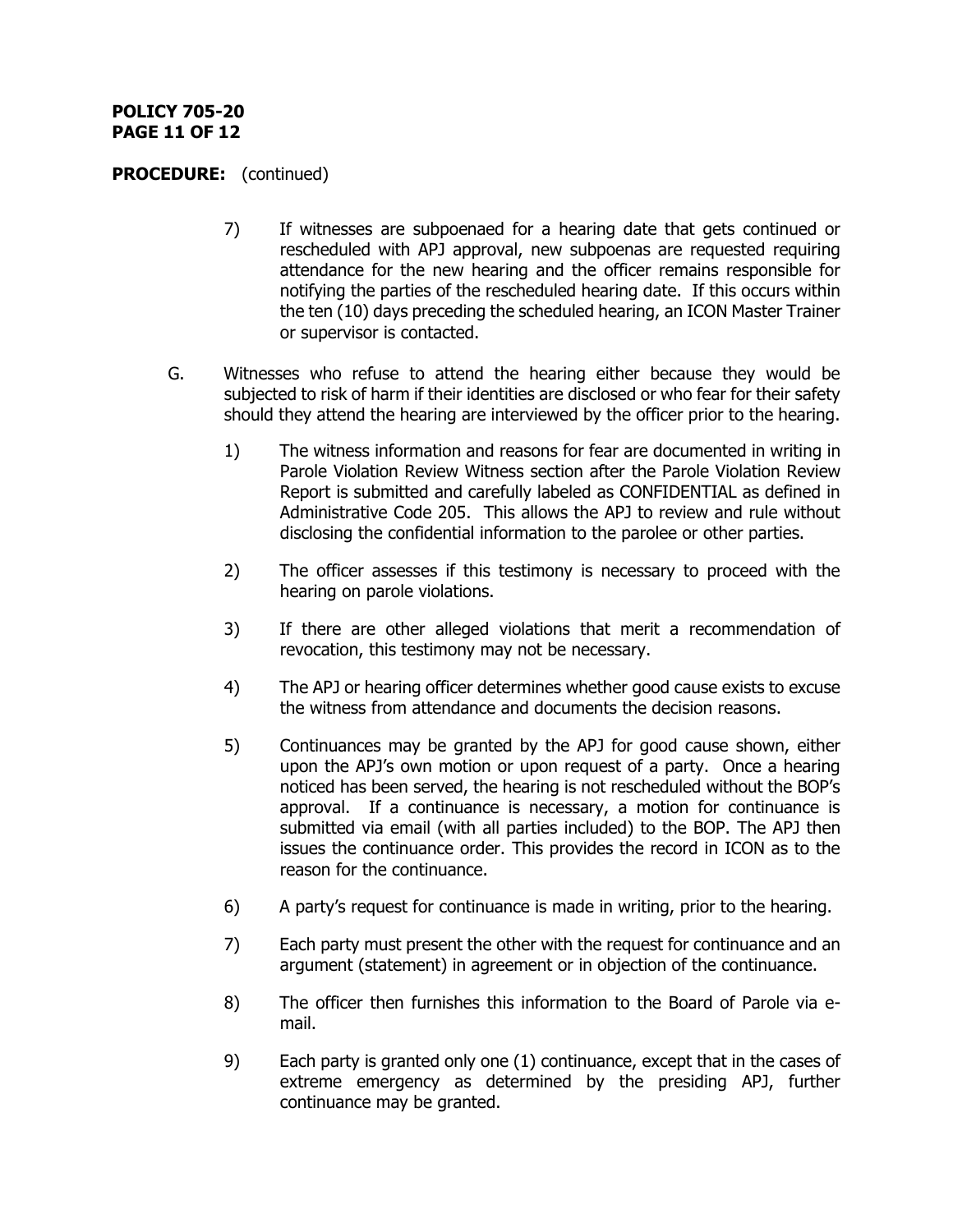## **POLICY 705-20 PAGE 12 OF 12**

#### **PROCEDURE:** (continued)

- 10) If a party is opposed to the continuance, a mechanical recording of the argument is conducted.
- H. A parolee who is found guilty of a new offense or who pleads guilty to a new offense, including simple misdemeanors, has no right to the adjudication of that specific violation during the parole violation hearing.
- I. At the conclusion of the hearing, the APJ issues the Revocation Hearing Findings of Fact and Order (705E). The officer files the Order with the Clerk of Court to close the court file. In the event a PPVI was not closed; the Motion/Order Complaint Disposition (705F) can be used to accomplish that.
- J. If a Revocation Hearing Findings of Fact and Order (705E) is in need of modification or correction after the conclusion of the hearing, the parties, including the parolee's attorney, electronically notify the BOP Liaison Officer of agreement to the requested modification. This might occur, for example, if a parolee is ordered to complete a specific treatment program, but a suitable and timelier alternative is found.
- K. If the parolee is revoked to prison, the officer arranges for immediate transport of the parolee to the designated prison reception center.

l

BY ORDER OF:

Bruce Vander Sanden, District Director